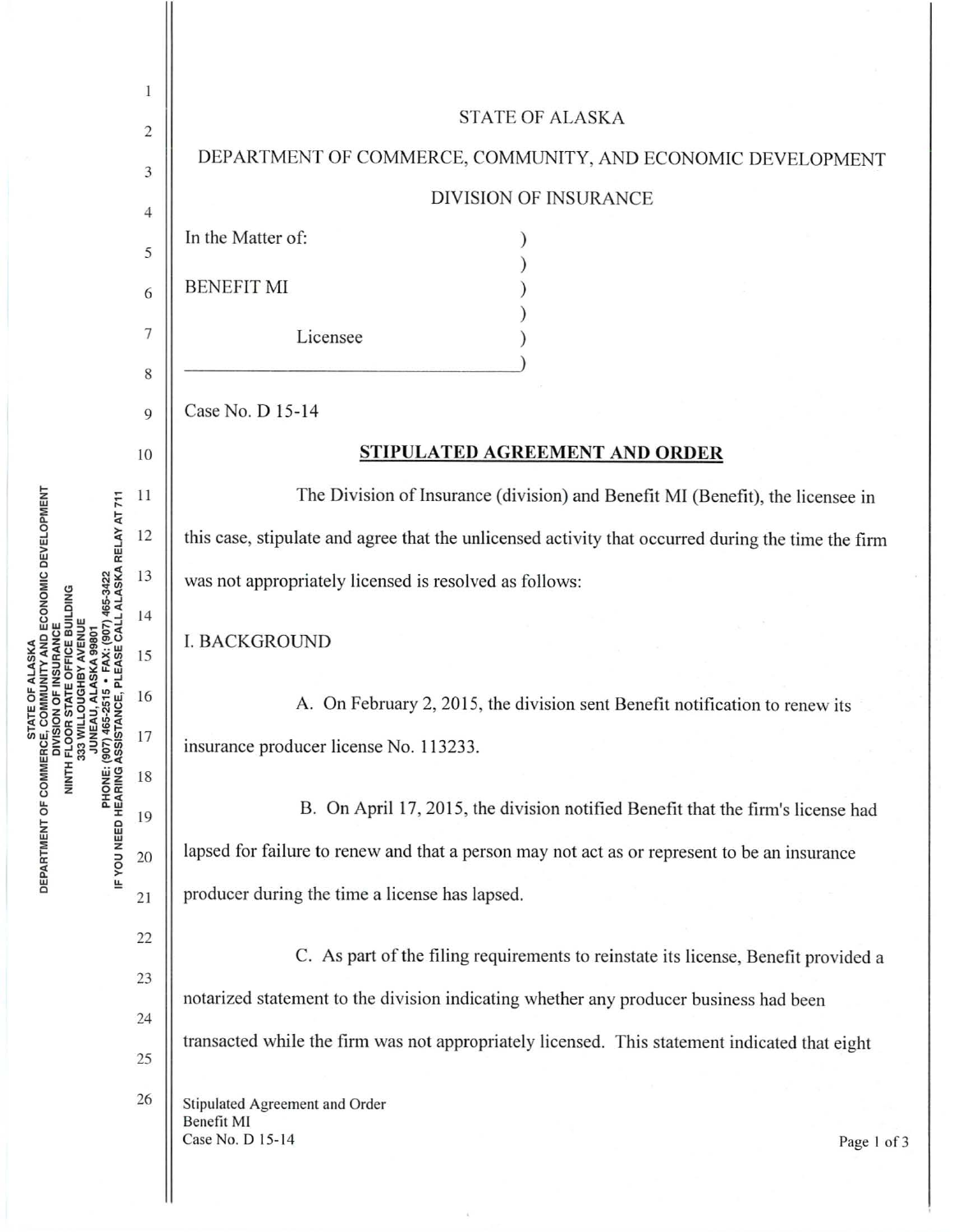1 policies were written between April 16, 2015 and May 18, 2015 with \$334.79 earned in  $\overline{c}$ compensation. These transactions subject Benefit to civil penalties under AS 21.27.440. 3  $\overline{4}$ **II. TERMS OF AGREEMENT** 5 1. Benefit agrees to pay a civil penalty under AS 21.27.440 in the amount of 6 \$334.79 for the unlicensed activity that occurred between April 16, 2015 and May 18, 2015.  $\overline{7}$ 8 2. In the event Benefit violates Alaska's insurance laws during the next two 9 years, Benefit will be subject to any and all sanctions authorized by the insurance laws 10 including imposition of additional penalties.  $11$ 3. By signing this agreement, Benefit understands and agrees that any failure to 12 13 comply with the conditions of this agreement will be grounds to revoke, suspend, or not renew  $14$ Alaska insurance producer license No. 113233. 15 4. Benefit understands that this agreement is not binding on the parties unless 16 and until the director signs the order approving the agreement. 17 DATED:  $8/11/15$ 18 DIVISION OF INSURANCE 19 By: 20 Chris Murray Program Coordinator 21 DATED:  $8/1/5$ 22 **BENEFIT MI** 23 By: 24 Smallwood James President 25 26 Stipulated Agreement and Order Benefit MI Case No. D 15-14